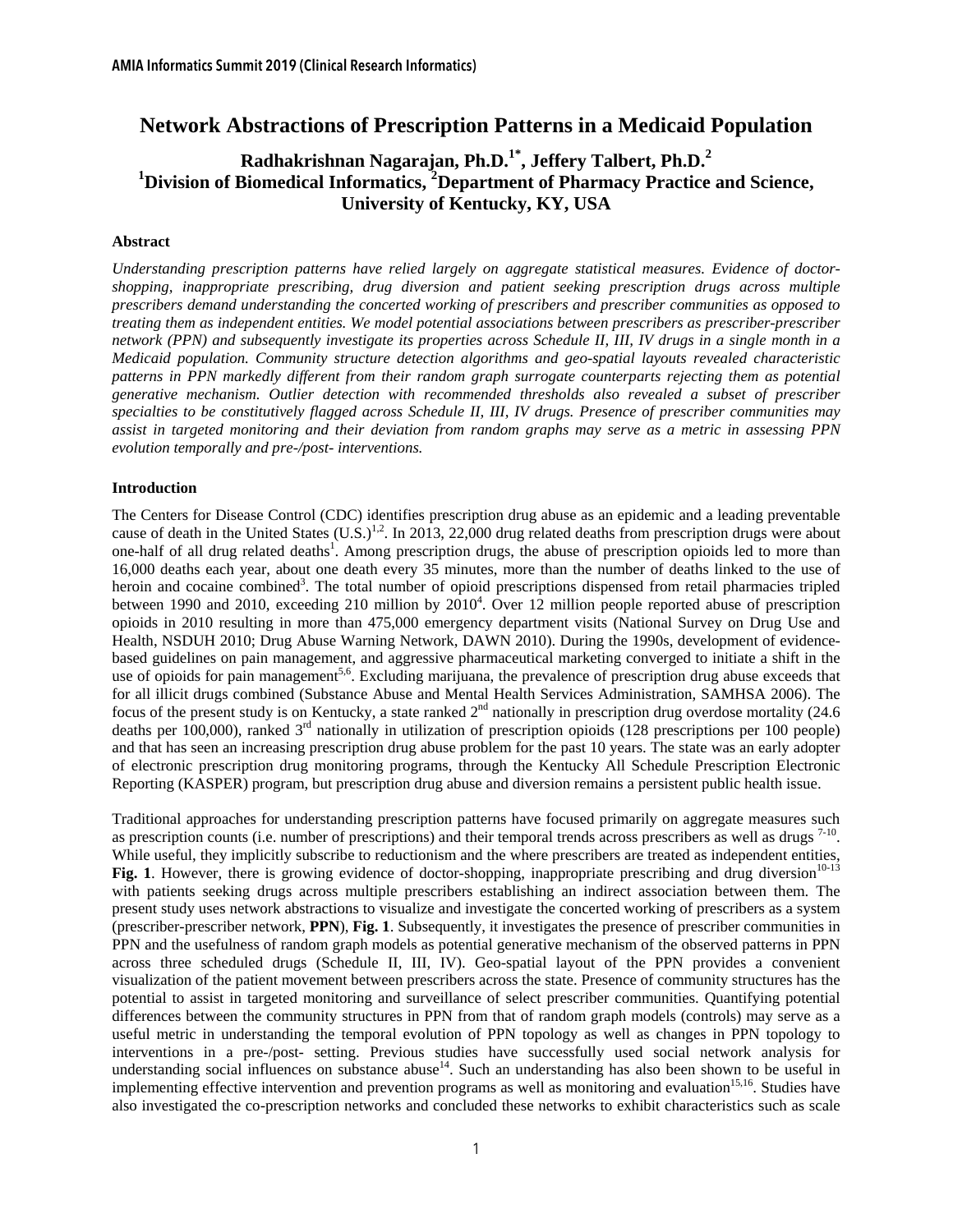invariance<sup>17</sup>. A recent study reported correlation between network metrics and extreme prescription patterns in hospitals<sup>18</sup> while others have demonstrated the advantages of networks for visualizing large healthcare data and their usefulness from cognition and hypothesis generation standpoints $19$ .



**Figure 1.** Classical reductionist representation (middle, left) of the prescribers (red circles,  $\pi$ 1,  $\pi$ 2,  $\pi$ 3) and the patients (green circles, P1, P2, P3, P4, P5) as independent entities and bipartite network abstraction of patients and prescribers as a result of patient seeking drugs across multiple prescribers is also shown (middle, right). Construction of the unipartite projections from the bipartite network abstraction resulting patient-patient network (top) and prescriber-prescriber network (PPN, bottom) represented as weighted undirected graphs are also shown.

# **Materials and Methods**

*Data Description*: Prescription datasets were retrieved from Kentucky Medicaid Services and consisted of encrypted prescriber IDs (National Provider Identifier), encrypted patient IDs, and GIS locations of the prescribers and their specialty information in the month of September 2011 across a spectrum of controlled substances drugs including Schedule II, III and IV drugs. The University of Kentucky Institutional Review Board approved the study prior to obtaining the data sets. The different schedules and typical drugs associated with each schedule are shown in **Table 1**. Drugs under each of the schedule from the data in the present study are shown in **Table 2**. The data investigated are outpatient pharmaceutical claims where prescribers included individual physicians, nurse practitioners, and dentists. The data does not include prescriptions dispensed in inpatient settings such as hospitals. The data sets were restricted to a single month (30 day period) to focus on a snapshot of typical prescribing patterns in a controlled time frame with minimal likelihood of a patient seeking drugs of the same schedule across multiple prescribers. The number of prescriptions dispensed across Schedule II, III, IV were 15,108, 45,692 and 60,578 respectively.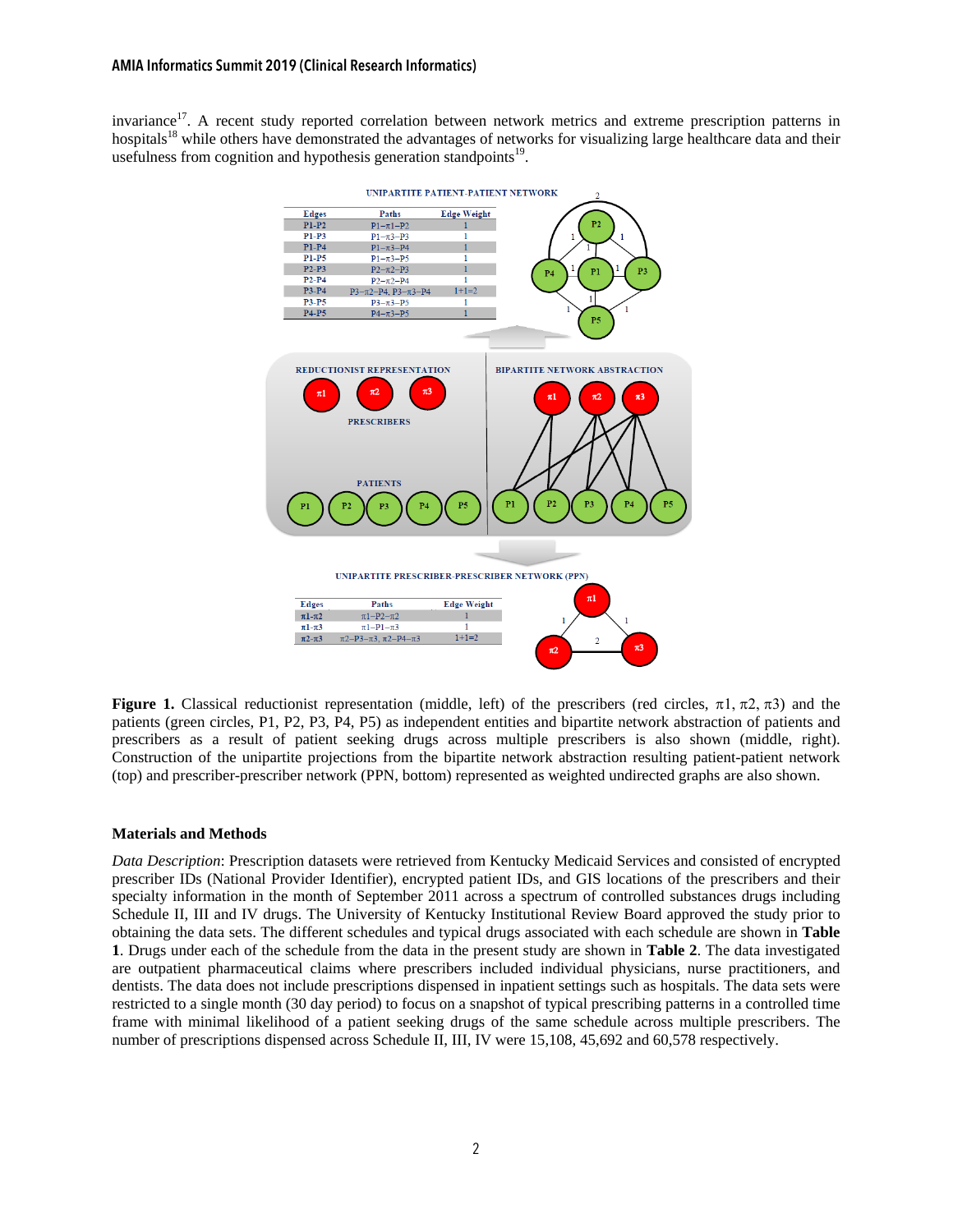## AMIA Informatics Summit 2019 (Clinical Research Informatics)

| <b>Scheduled Drugs</b> | <b>Tuble 1.</b> Benedated Brugs. Bernhabils and Baumpres<br><b>Definition</b>                                                                                                                                                                                    | <b>Examples</b>                                                              |
|------------------------|------------------------------------------------------------------------------------------------------------------------------------------------------------------------------------------------------------------------------------------------------------------|------------------------------------------------------------------------------|
| <b>Schedule II</b>     | Has an accepted medical use in treatment in<br>United States but has a high abuse potential.<br>Abuse may lead to severe psychological or<br>physical dependence                                                                                                 | Morphine, Cocaine, Oxycodone,<br>Hydrocodone*, Barbiturates,<br>Amphetamines |
| <b>Schedule III</b>    | Has a potential for abuse less than the drugs in<br>schedules I and II. Has a currently accepted<br>medical use in treatment in the United States.<br>Abuse may lead to moderate or low physical<br>dependence or high psychological dependence                  | Codeine, Ketamine, Anabolic<br>steroids, Suboxone                            |
| <b>Schedule IV</b>     | Has a low potential for abuse relative to the<br>drugs in schedule III. Has a currently accepted<br>medical use in treatment in the United States.<br>Abuse may lead to limited physical or<br>psychological dependence relative to the drugs<br>in Schedule III | Diazepam, Alprazolam,<br>Phenobarbital, Lorazepam,<br>Zolpidem, Phentermine  |
| <b>Schedule V</b>      | Has a low potential for abuse relative to the<br>drugs in schedule IV. Has a currently accepted<br>medical use in treatment in the United States.<br>Abuse may lead to limited physical or<br>psychological dependence relative to the drugs<br>in Schedule IV   | <b>OTC</b> Cough syrups containing<br>codeine, Diphenoxylate/atropine        |

**Table 1.** Scheduled Drugs: Definitions and Examples

*\** For the duration of this study, Hydrocodone was classified as Schedule III. However, it was reclassified from Schedule III to Schedule II in 2014

*Prescribers with Questionable Prescription Patterns*: A recent report from the Department of Health and Human Services, Office of Inspector General<sup>20</sup> had investigated five critical measures for identifying prescribers with questionable prescription patterns. More specifically, Tukey's outlier detection approach in conjunction with conservative thresholds was used to flag prescribers. Since the patient distribution across the prescribers can be nonuniform, the present study investigated the univariate distribution of the average prescription counts as opposed to the total prescription counts of the prescribers across each of the Schedule II, III, IV drugs. Average prescription count of a prescriber was determined as the ratio of the total number of prescriptions written by a prescriber by the total number of distinct patients who obtained prescriptions from that specific prescriber. Using recommended and conservative thresholds<sup>20</sup>, prescribers were flagged as "extreme outliers" if their prescription counts were greater than the  $Q_3$  + 4.5 IQR, where  $Q_3$  represents the 3<sup>rd</sup> quartile (75<sup>th</sup> percentile) and IQR represents the inter-quartile range (i.e. difference between the  $75<sup>th</sup>$  percentile and  $25<sup>th</sup>$  percentile) respectively. A word cloud representation of the specialties of the prescribers across each of the schedule was subsequently generated.

*Prescriber-Prescriber Network Abstraction*: Prescription pattern across each of the scheduled drugs can be modeled as a bipartite graph, **Fig. 1** with patients and prescribers represented by nodes and edges represented by patients seeking drugs across prescriber(s). The present study focuses on one of the projections (PPN) of the bipartite network representing the associations between prescribers, **Fig. 1**. An edge in the PPN represents an indirect association between two seemingly unrelated prescribers as a result of a patient seeking drugs across them. Since the weights of the edges in the PPN are proportional to the number of distinct patients seeking drugs across a pair of prescribers, they can be thought of as representing the strength of the association between the prescribers. Singleton nodes in PPN can arise when patients do not seek drugs across more than one prescriber. Therefore, PPN by very construction can be represented as a weighted undirected graph.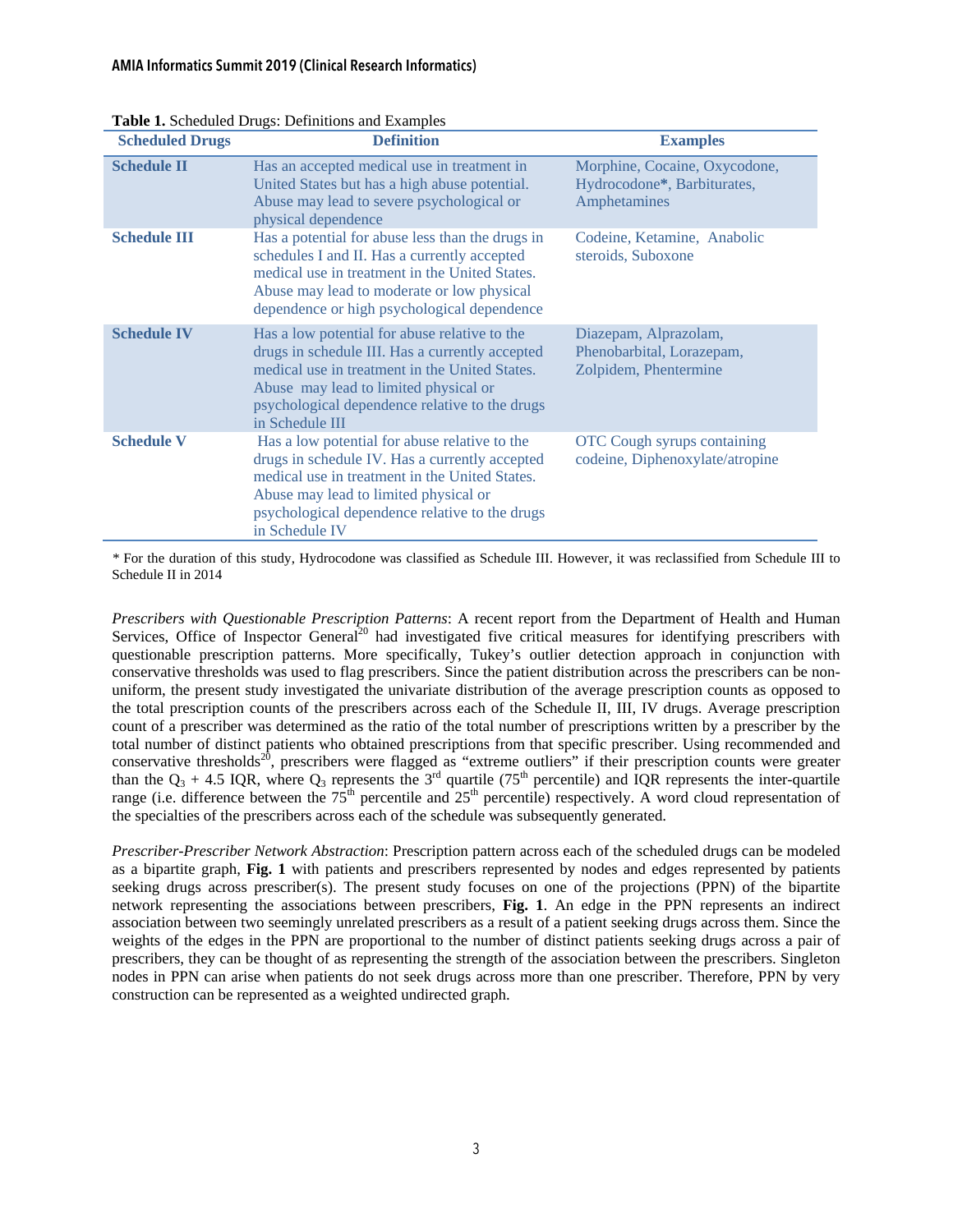#### AMIA Informatics Summit 2019 (Clinical Research Informatics)

| <b>Schedule</b>     | <b>radic 2.</b> Description of Schedare 11, 111, 14 drugs ased in the study<br><b>Drugs</b> | <b>Description</b>               |
|---------------------|---------------------------------------------------------------------------------------------|----------------------------------|
| <b>Schedule II</b>  | Oxycodone-acetaminophen                                                                     | <b>Opioid Analgesic</b>          |
|                     | Oxycodone hcl                                                                               | <b>Opioid Analgesic</b>          |
|                     | Methadone hcl                                                                               | <b>Opioid Analgesic</b>          |
|                     | Morphine sulfate                                                                            | <b>Opioid Analgesic</b>          |
|                     | Hydromorphone hcl                                                                           | <b>Opioid Analgesic</b>          |
|                     | Oxymorphone hcl                                                                             | <b>Opioid Analgesic</b>          |
| <b>Schedule III</b> | Acetaminophen-codeine                                                                       | <b>Opioid Analgesic</b>          |
|                     | Buprenorphine                                                                               | <b>Opioid Analgesic</b>          |
|                     | Buprenorphine-naloxone                                                                      | Opioid Analgesic/partial agonist |
|                     | <b>Butalbital</b> codeine                                                                   | <b>Opioid Analgesic</b>          |
|                     | Hydrocodone-acetaminophen                                                                   | <b>Opioid Analgesic</b>          |
| <b>Schedule IV</b>  | Alprazolam                                                                                  | Benzodiazepine                   |
|                     | Carisoprodol                                                                                | <b>Skeletal Muscle Relaxant</b>  |
|                     | Chlordiazepoxide hcl                                                                        | Benzodiazepine                   |
|                     | Clonazepam                                                                                  | Benzodiazepine                   |
|                     | Clorazepate dipotassium                                                                     | Benzodiazepine                   |
|                     | Diazepam                                                                                    | Benzodiazepine                   |
|                     | Flurazepam hcl                                                                              | Benzodiazepine                   |
|                     | Lorazepam                                                                                   | Benzodiazepine                   |
|                     | Midazolam hcl                                                                               | Benzodiazepine                   |
|                     | Oxazepam                                                                                    | Benzodiazepine                   |
|                     | Pentazocine-naloxone hcl                                                                    | Opioid Analgesic/partial agonist |
|                     | Phenobarbital                                                                               | <b>Barbiturates</b>              |
|                     | Temazepam                                                                                   | Benzodiazepine                   |
|                     | Triazolam                                                                                   | Benzodiazepine                   |
|                     | Zolpidem tartrate                                                                           | Benzodiazepine                   |

**Table 2.** Description of Schedule II, III, IV drugs used in the study

*Surrogate testing*: Surrogate testing <sup>21-24</sup> is a resampling technique for hypothesis testing using a single empirical sample. Essential ingredients of surrogate testing include (*a*) null hypothesis (*b*) surrogate algorithm and (*c*) discriminant statistic. The surrogate algorithm generates independent constrained randomized realizations (surrogates) from the given empirical sample under implicit constraints (i.e. constraints). The constraints are closely related to the null hypothesis of interest and retain certain critical properties of the empirical sample in the surrogates. The discriminant statistic is chosen such that its estimate on the surrogate realizations and the empirical samples is significantly different when the null hypothesis is rejected. In the present study, parametric testing was used to assess the significance of surrogate testing. By definition, parametric testing rejects the null hypothesis if

$$
S = \frac{|m_{orig} - \mu_{surr}|}{\sigma_{surr}} > 2,
$$

In the above expression,  $m_{orig}$  represent the discriminant statistic obtained on the empirical sample whereas  $(\mu_{surr}, \sigma_{surr})$  represent the mean and standard deviation of the discriminant statistic estimates obtained on the  $n_c$  independent surrogate realizations. The number of surrogate realizations was fixed at  $n_c = 99^{23,24}$  in the present study.

*Community Structures in PPN*: Several community structure detection algorithms<sup>25,26</sup> have been proposed in the literature to generate a natural partitioning of a given network. These broadly fall under overlapping and nonoverlapping community structure detection algorithms<sup>27</sup>. Since a prescriber can be a member of more than one community, PPN communities were investigated using overlapping community structure detection<sup>26</sup>. Subsequently, surrogate testing was used to test whether the community-structure of the PPN were similar to those generated by synthetic random graph models<sup>21,22</sup>. Rather than consider arbitrary random graph models, we considered random graphs that retains the degree centrality distribution<sup>28</sup> of the PPN. Retaining the degree distribution also retains the number of nodes, edges and possibly other critical characteristics (e.g. scale-invariance) of the PPN in the surrogate realization. Partition density<sup>26</sup> measures the quality of link partition in a given network. Therefore, maximum partition density was used as the discriminant statistic in the surrogate testing procedure. The maximum partition density estimation determines the similarity between the edges in the PPNs using Jaccard coefficient. Subsequently, the edges are hierarchically clustered using average linkage. The resulting dendrogram is cut at the point that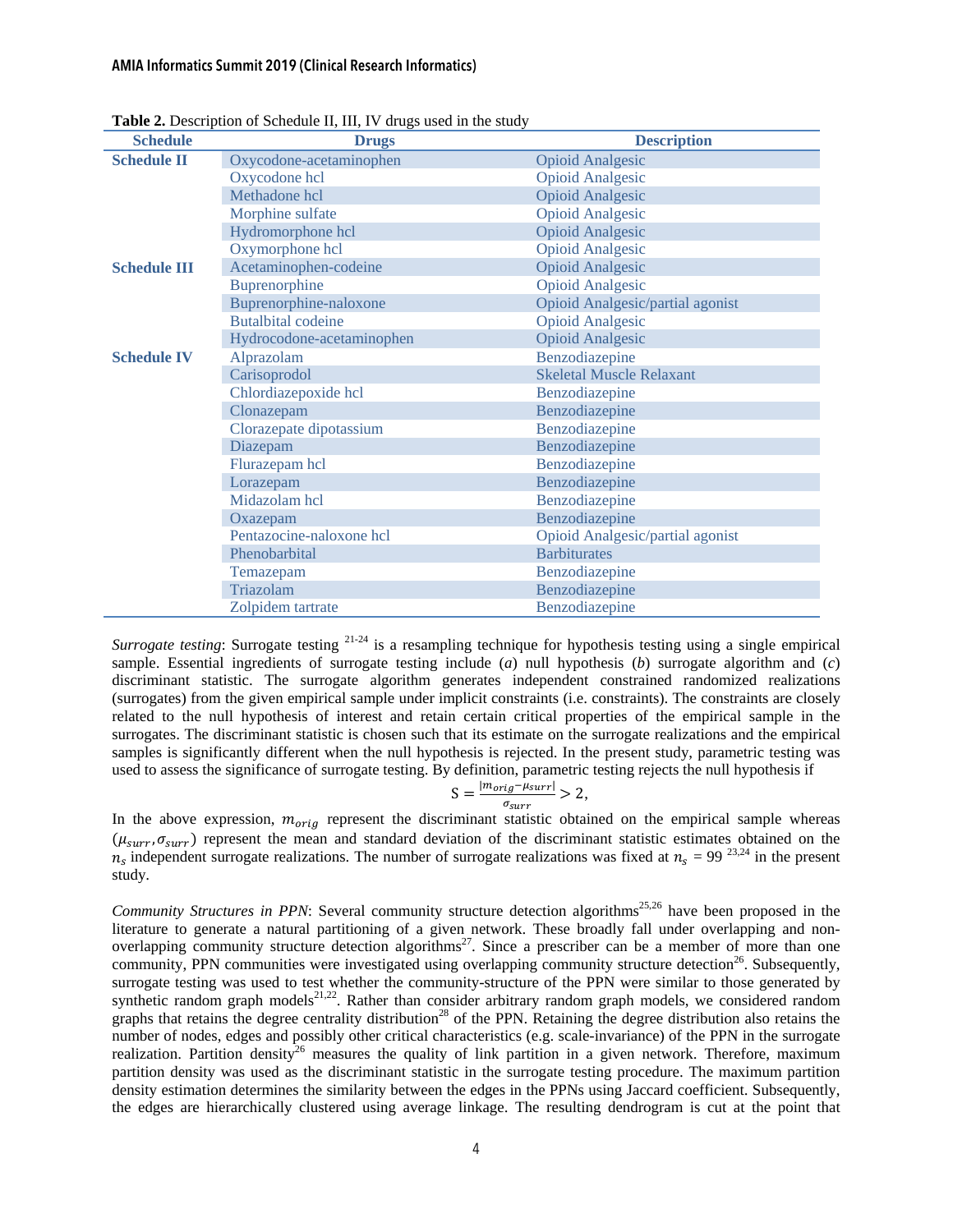#### AMIA Informatics Summit 2019 (Clinical Research Informatics)

maximizes the density of edges within the clusters normalized by the maximum and minimum number of edges possible in each cluster. A formal treatment of the community structure detection approach and its implementation details can be found elsewhere $26,29$ .

| <b>Scheduled Drugs</b> | <b>PPN</b>   |              |              | <b>Largest Connected Component of PPN</b> |  |
|------------------------|--------------|--------------|--------------|-------------------------------------------|--|
|                        | <b>Nodes</b> | <b>Edges</b> | <b>Nodes</b> | <b>Edges</b>                              |  |
| <b>Schedule II</b>     | 2764         | 683          | 113          | 136                                       |  |
| <b>Schedule III</b>    | 4862         | 2654         | 613          | 2229                                      |  |
| <b>Schedule IV</b>     | 3970.        | 376          | 879          | 1035                                      |  |









**Figure 2.** Geo-spatial layout of the PPN across Schedule II, III and IV drugs are shown in (a), (b) and (c) respectively. Size of a node in the geo-spatial layout of the PPN is proportional to its degree centrality.

## **Results**

*Visualization of the PPNs*: The number of nodes for Schedule II, III, IV drugs (**Table 3**) includes singleton nodes, isolated clusters as well as the giant connected component. The giant connected component represents the largest subgraph where it is possible to traverse between any pair of nodes. Geo-spatial layout of the PPN after eliminating all the singleton nodes for Schedule II, III, IV generated using the open-source network visualization tool Gephi 0.8.230 is shown in **Figs. 2a-2c** respectively. Latitude and longitudinal coordinates were available across a majority of the prescribers of Schedule II ( $\sim$ 93%), Schedule III ( $\sim$ 94%) and Schedule IV ( $\sim$ 93%). Geo-spatial layout using provides a convenient visualization of patient-movement across multiple prescribers and geographically distinct regions<sup>12,31</sup> as well as the non-uniform spatial distribution of the edges and pockets of high-activity in the state across the three schedules. Ideally, such intricate patient movement is not expected for prescription data across a single month. Degree centrality distribution of the PPNs for Schedule II, III and IV drugs were positively skewed with a small proportion of highly connected prescribers comprising the tails of these distributions. The skewness ( $\psi$ ) and kurtosis ( $\kappa$ ) were Schedule II ( $\psi \sim 3$ ,  $\kappa \sim 13$ ), Schedule III ( $\psi \sim 3.5$ ,  $\kappa \sim 21$ ) and Schedule IV ( $\psi \sim 6$ ,  $\kappa \sim 71$ ) followed the ranking (Schedule IV  $>$  Schedule III  $>$  Schedule II) across each of these measures. Such skewed distribution may also challenge random graph models such as Erdos-Renyi graphs<sup>32</sup> as potential generative mechanism of PPN. It is important to note that the skewed degree centrality distribution is not necessarily related to non-uniform distribution of the patients across the state. While the former reflects the patient seeking scheduled drugs across multiple prescribers in the state possibly across geographically diverse locations, the latter represents variation in the number of patients in each local region in the state. The markedly skewed degree centrality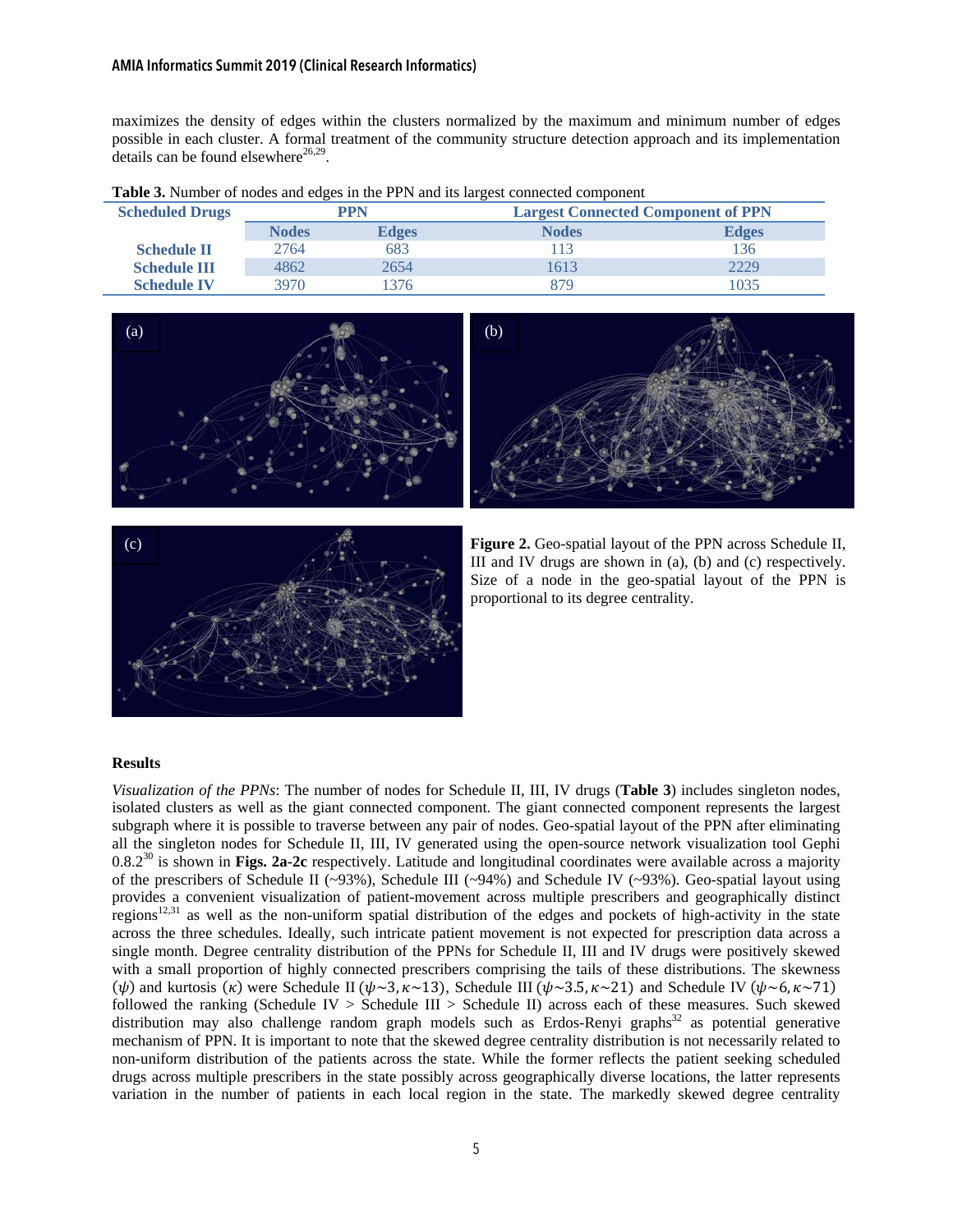distributions may also reflect inherent robustness of the PPNs to random interventions as well as susceptibility to targeted interventions of the highly connected nodes. More specifically, targeted interventions of the highly connected prescribers can have the potential to considerably alter the PPN topology and disrupt the patientmovement patterns.



**Figure 3.** Word cloud representing a qualitative description of the specialties of the prescribers with questionable patterns across Schedule II, III and IV drugs using the outlier detection approach. The size of the font is proportional to the frequency of occurrence.

*Prescribers with Questionable Patterns*: Using the outlier detection approach with recommended threshold<sup>20</sup>, the number of prescribers flagged across Schedule II, Schedule III and Schedule IV drugs were 77, 187, and 110 respectively. A word cloud representation of the frequency of the specialties across the flagged prescribers is shown in **Fig. 3**. Specialties such as General Practitioners and Internist were to be expected and consistently appeared as the most prevalent across each of the schedules. These were removed and the word cloud was regenerated. Schedule III was dominated by Dentistry whereas those of Schedule II and IV were dominated by Physical Rehabilitation. Specialties that were consistently expressed across the three schedules consisted of General Practitioner, Internist, General Pediatrician, Physical Medicine and Rehabilitation Practitioner, Psychiatrist, Nurse Practitioner and Plastic Surgeon.

*Community Structure Detection*: Since the community structure detection required the network to be connected we considered the largest connected component of the PPN across each of the Scheduled drugs, **Table 3**. Maximum partition density in conjunction with surrogate testing resulted in sigma estimates across Schedule II ( $S \sim 15 \gg 2$ ), Schedule III (S ~ 86 >> 2) and Schedule IV (S ~ 36 >> 2) rejecting the null hypothesis that the community structures of the PPNs corresponding to scheduled drugs were similar to those that can be generated by synthetic random graph models that retain the degree centrality distribution of the PPN.

## **Conclusion**

Prescription drug abuse has been identified as a major public health crisis in the United States. Several states have created prescription drug monitoring programs that collect information on controlled substance along with patient and prescriber information. State regulatory agencies use these data sets to identify high volume prescribers or high use patients and may refer cases to licensing board investigators or law enforcement in an effort to discourage doctor shopping, inappropriate prescribing, drug diversion, and inappropriate drug dispensing<sup>33</sup>.

The present study investigated the concerted working of prescribers as a system using network abstractions (PPN) across Schedule II, III, IV drugs in a Kentucky Medicaid population. More specifically, such system-level representations can reveal characteristics not readily apparent from classical reductionist representations that treat prescribers as independent entities. The investigation was restricted to prescription data in a single month with minimal chances of patients seeking drugs within a given schedule across multiple prescribers. However, PPNs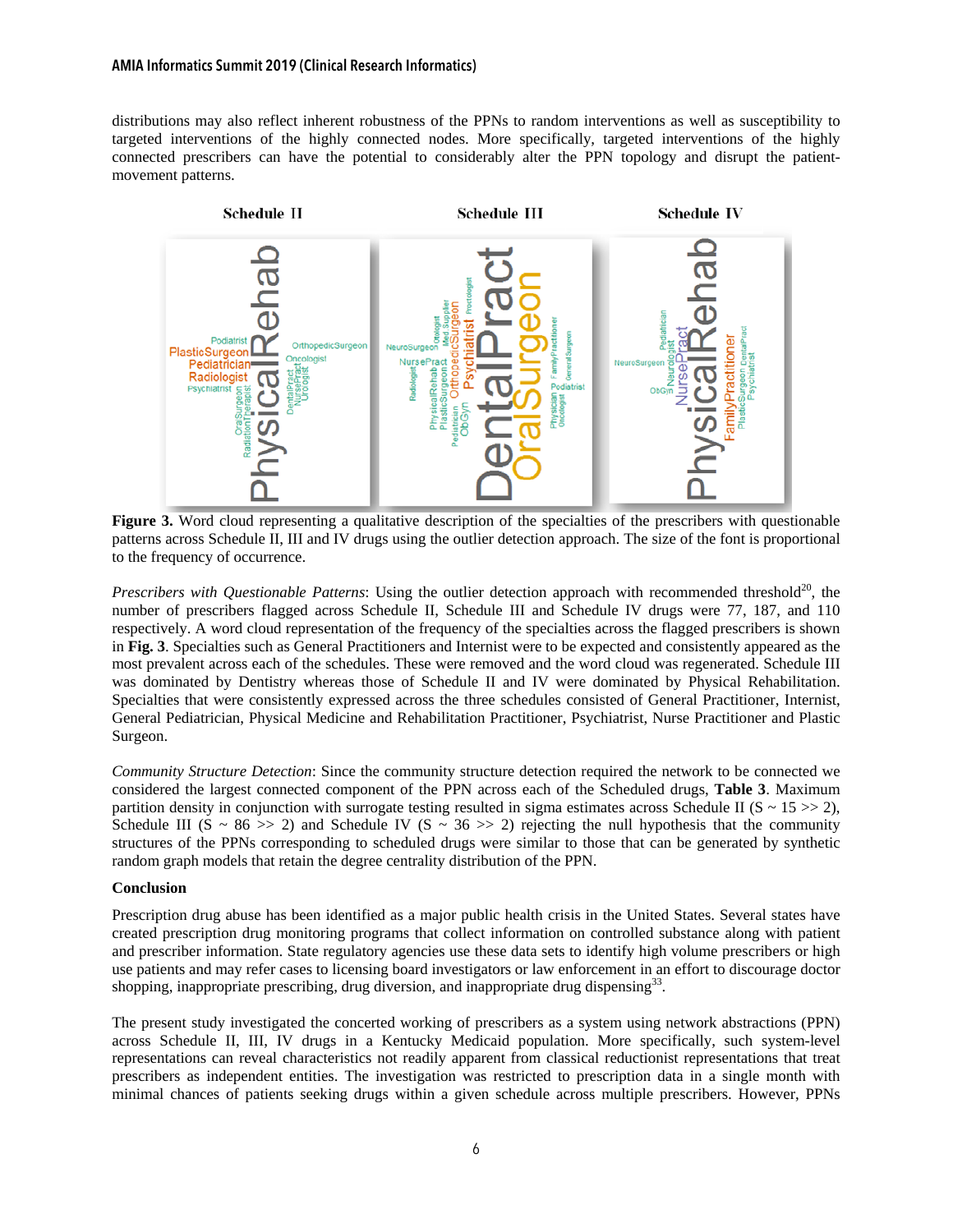across Schedule II, III, IV drugs revealed intricate topologies, positively skewed degree centrality distributions and non-trivial community structures markedly different from those of synthetic random graph models. These results reflect the inherent resilience of PPNs to arbitrary intervention and encourage targeted monitoring and surveillance of select prescriber communities in the PPN. Geospatial layout of the PPNs also revealed patient movement across large distances. While the average prescription count was positively skewed, univariate outlier detection using recommended and conservative thresholds revealed specialties of prescribers that were constitutively flagged across Schedule II, III and IV drugs.

The S estimates of the PPN from surrogate testing across Schedule III was relatively higher potentially reflecting more intricate connectivity pattern followed by Schedule IV and Schedule II in that order. Considering the different drugs in each schedule, we expect Schedule II to have the greatest abuse potential compared to Schedule III and IV. A possible explanation could be that prescribers are more reluctant to prescribe Schedule II drugs given the greater danger for abuse and overdose potential. In addition, there are regulatory and workflow differences for Schedule II compared to other schedules. For instance, Schedule II prescriptions undergo greater scrutiny from regulators and do not use refills while all other prescriptions may have up to five refills every six months requiring frequent patient visits. In contrast, Schedule III drug Hydrocodone-Acetaminophen, is the most prescribed drug in the United States. It is used for short term pain relief for multiple conditions such as dental surgery, injuries, and minor surgery. More recently, FDA moved hydrocodone and hydrocodone combination medications from Schedule III to Schedule II in 2014 in an effort to minimize its overuse and abuse. The primary drugs in Schedule IV are benzodiazepines, used for anxiety, but may also be abused in combination with an opioid pain reliever such as Hydrocodone or oxycodone. While the results were presented on a cross-sectional prescription data in a single month in a Medicaid population, the approach can be extended to investigate temporal evolution of prescription patterns as well as changes in prescription patterns in a pre-/post- setting. The S estimates from surrogate testing essentially quantifies the extent of deviation of the PPN patterns from random graph surrogates and has the potential to serve as a useful metric in evaluation of the PPN topology in response to intervention. For instance, targeted intervention of select communities has the potential to considerably fragment the PPNs resulting in markedly lower S estimates. It might not be uncommon to encounter scenarios that are accompanied by a significant drop in the S estimates upon targeted intervention. For instance, a PPN with intricate patterns  $(S \gg 2)$  upon successful intervention may result in S estimates (S << 2) comparable to those of the random graph surrogate counterparts.

There are several limitations with the present study. In the present study, data with missing values across any of the attributes of interest were excluded from further consideration. While the PPNs were modeled as undirected graphs with edges having unit weight, a more realistic representation of PPN would be weighted undirected graph where the weights correspond to the number of patients/duplicate visits that are shared by a pair of prescribers. While statistically motivated approaches based solely on the distribution of the prescription counts were used to flag questionable prescription patterns in the present study, it might be useful to incorporate the topological properties of the PPNs in the flagging procedure. This can be accomplished by treating all the attributes of interest as features within a binary classification framework. Such an approach obviates the need for pre-defined thresholds and instead relay on the classifier decision boundary given by the optimal combination of the features of interest in discerning questionable prescribers from others. However, such an analysis implicitly demands ground truth class labels and the small number of prosecuted prescribers can contribute to class imbalance issues. While the present study rejected a particular class of random graph surrogates as potential generative mechanism of the communities in PPNs, it did not identify the mechanism that generates PPNs. The present study also restricted the analysis to a single crosssectional data from the Kentucky Medicaid population. A more detailed investigation of PPN properties across multiple states may be necessary in order to identify universal characteristics, metrics and establish the generalizability of findings. Such an analysis would demand access to the prescription data sets across state boundaries and may be an important step in realizing an interactive national geo-spatial map for real-time monitoring of prescription patterns.

#### **References**

- 1. (CDC) CfDCaP. CDC grand rounds: prescription drug overdoses a U.S. epidemic. *MMWR. Morbidity and mortality weekly report.* Jan 13 2012;61(1):10-13.
- 2. (CDC) CfDCaP. Vital signs: overdoses of prescription opioid pain relievers---United States, 1999--2008. *MMWR. Morbidity and mortality weekly report.* Nov 04 2011;60(43):1487-1492.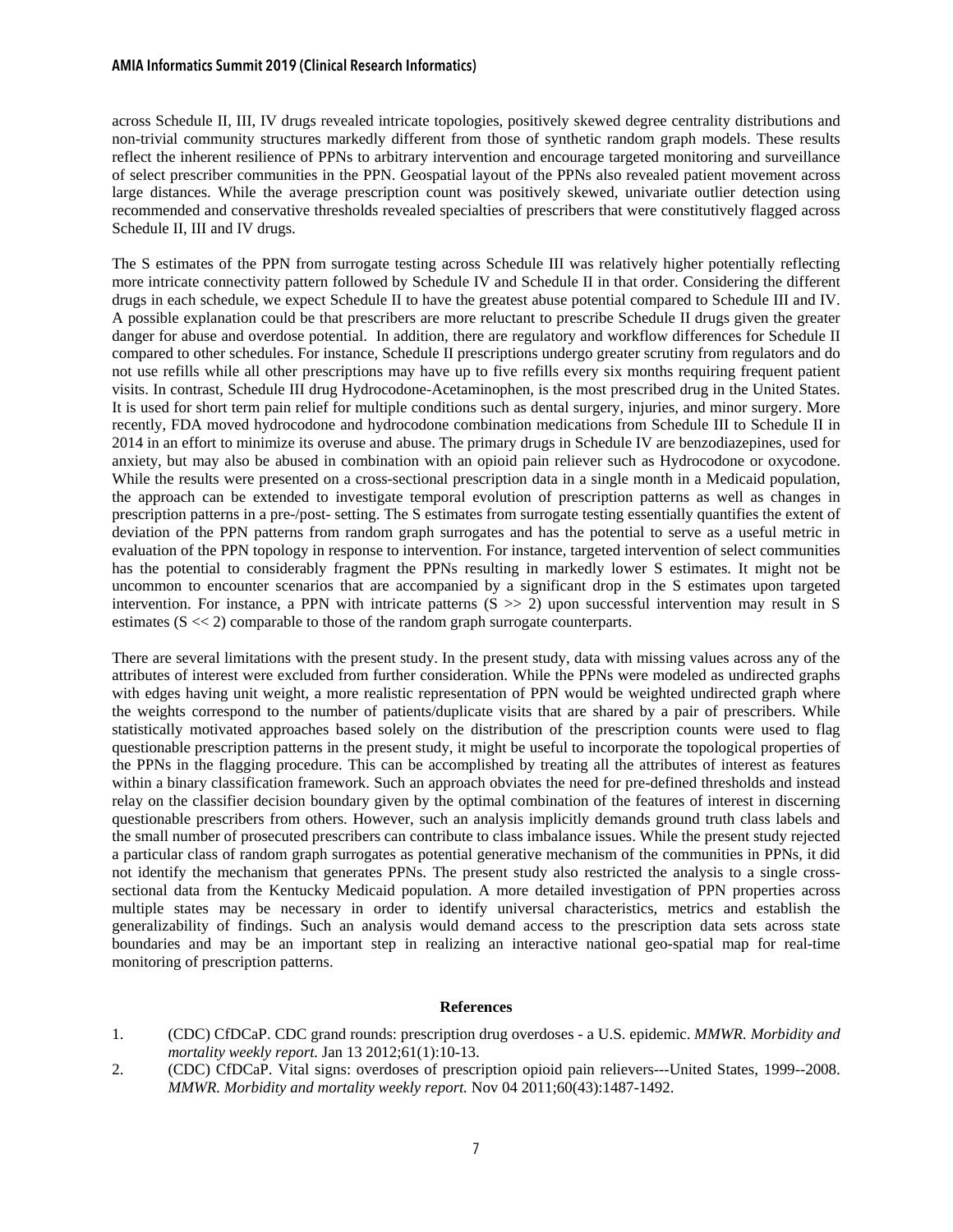- 3. Paulozzi LJ, Kilbourne EM, Desai HA. Prescription drug monitoring programs and death rates from drug overdose. *Pain Medicine.* 2011;12(5):747-754.
- 4. Governale L. Outpatient prescription opioid utilization in the US, years 2000–2009. *Drug Utilization Data Analysis Team Leader, Division of Epidemiology, Office of Surveillance and Epidemiology. Presentation for US Food and Drug Administration.* 2010;22.
- 5. Maxwell JC. The prescription drug epidemic in the United States: a perfect storm. *Drug and alcohol review.* 2011;30(3):264-270.
- 6. Joranson DE, Carrow GM, Ryan KM, et al. Pain management and prescription monitoring. *Journal of pain and symptom management.* 2002;23(3):231-238.
- 7. Spiller H, Bailey JE, Dart RC, Spiller SS. Investigation of temporal changes of abuse and misuse of prescription opioids. *Journal of addictive diseases.* Jan 2010;29(1):78-83.
- 8. Patel NC, Crismon ML, Hoagwood K, et al. Trends in the use of typical and atypical antipsychotics in children and adolescents. *Journal of the American Academy of Child and Adolescent Psychiatry.* Jun 2005;44(6):548-556.
- 9. Patel NC, Sanchez RJ, Johnsrud MT, Crismon ML. Trends in antipsychotic use in a Texas medicaid population of children and adolescents: 1996 to 2000. *Journal of child and adolescent psychopharmacology.* Fall 2002;12(3):221-229.
- 10. Han H, Kass PH, Wilsey BL, Li CS. Increasing trends in Schedule II opioid use and doctor shopping during 1999-2007 in California. *Pharmacoepidemiology and drug safety.* Jan 2014;23(1):26-35.
- 11. Cepeda MS, Fife D, Berwaerts J, Yuan Y, Mastrogiovanni G. Shopping behavior for ADHD drugs: results of a cohort study in a pharmacy database. *Drugs in R&D.* Sep 2014;14(3):205-211.
- 12. McDonald DC, Carlson KE. The ecology of prescription opioid abuse in the USA: geographic variation in patients' use of multiple prescribers ("doctor shopping"). *Pharmacoepidemiology and drug safety.* Dec 2014;23(12):1258-1267.
- 13. Wiegand TJ, Le Lait MC, Bucher Bartelson B, Dart RC, Green JL. Analysis of the abuse and diversion of buprenorphine transdermal delivery system. *The journal of pain : official journal of the American Pain Society.* Mar 17 2016.
- 14. Valente TW, Gallaher P, Mouttapa M. Using social networks to understand and prevent substance use: A transdisciplinary perspective. *Substance use & misuse.* 2004;39(10-12):1685-1712.
- 15. Valente TW. Network interventions. *Science.* 2012;337(6090):49-53.
- 16. Valente TW, Palinkas LA, Czaja S, Chu K-H, Brown CH. Social network analysis for program implementation. *PloS one.* 2015;10(6):e0131712.
- 17. Cavallo P, Pagano S, Boccia G, De Caro F, De Santis M, Capunzo M. Network analysis of drug prescriptions. *Pharmacoepidemiology and drug safety.* 2013;22(2):130-137.
- 18. Lee W, Yi G, Jung D, Kim M, Moon I-C. Network analysis approach to study hospitals' prescription patterns focused on the impact of new healthcare policy. Paper presented at: Systems, Man and Cybernetics (SMC), 2014 IEEE International Conference on2014.
- 19. Pettey WB, Toth DJ, Redd A, Carter ME, Samore MH, Gundlapalli AV. Using network projections to explore co-incidence and context in large clinical datasets: Application to homelessness among US Veterans. *Journal of biomedical informatics.* 2016;61:203-213.
- 20. Levinson DR, General I. Prescribers with questionable patterns in Medicare Part D. *Internet Document:[32 pages].* 2013;1.
- 21. Nagarajan R, Kalinka AT, Hogan WR. Evidence of community structure in biomedical research grant collaborations. *Journal of biomedical informatics.* 2013;46(1):40-46.
- 22. Nagarajan R, Peterson CA, Lowe JS, Wyatt SW, Tracy TS, Kern PA. Social network analysis to assess the impact of the CTSA on biomedical research grant collaboration. *Clinical and translational science.*  2015;8(2):150-154.
- 23. Schreiber T, Schmitz A. Surrogate time series. *Physica D: Nonlinear Phenomena.* 2000;142(3):346-382.
- 24. Schreiber T, Schmitz A. Discrimination power of measures for nonlinearity in a time series. *Physical Review E.* 1997;55(5):5443.
- 25. Newman ME. Modularity and community structure in networks. *Proceedings of the national academy of sciences.* 2006;103(23):8577-8582.
- 26. Ahn YY, Bagrow JP, Lehmann S. Link communities reveal multiscale complexity in networks. *Nature.*  Aug 5 2010;466(7307):761-764.
- 27. Alzahrani T, Horadam K. Community detection in bipartite networks: Algorithms and case studies. *Complex Systems and Networks*: Springer; 2016:25-50.